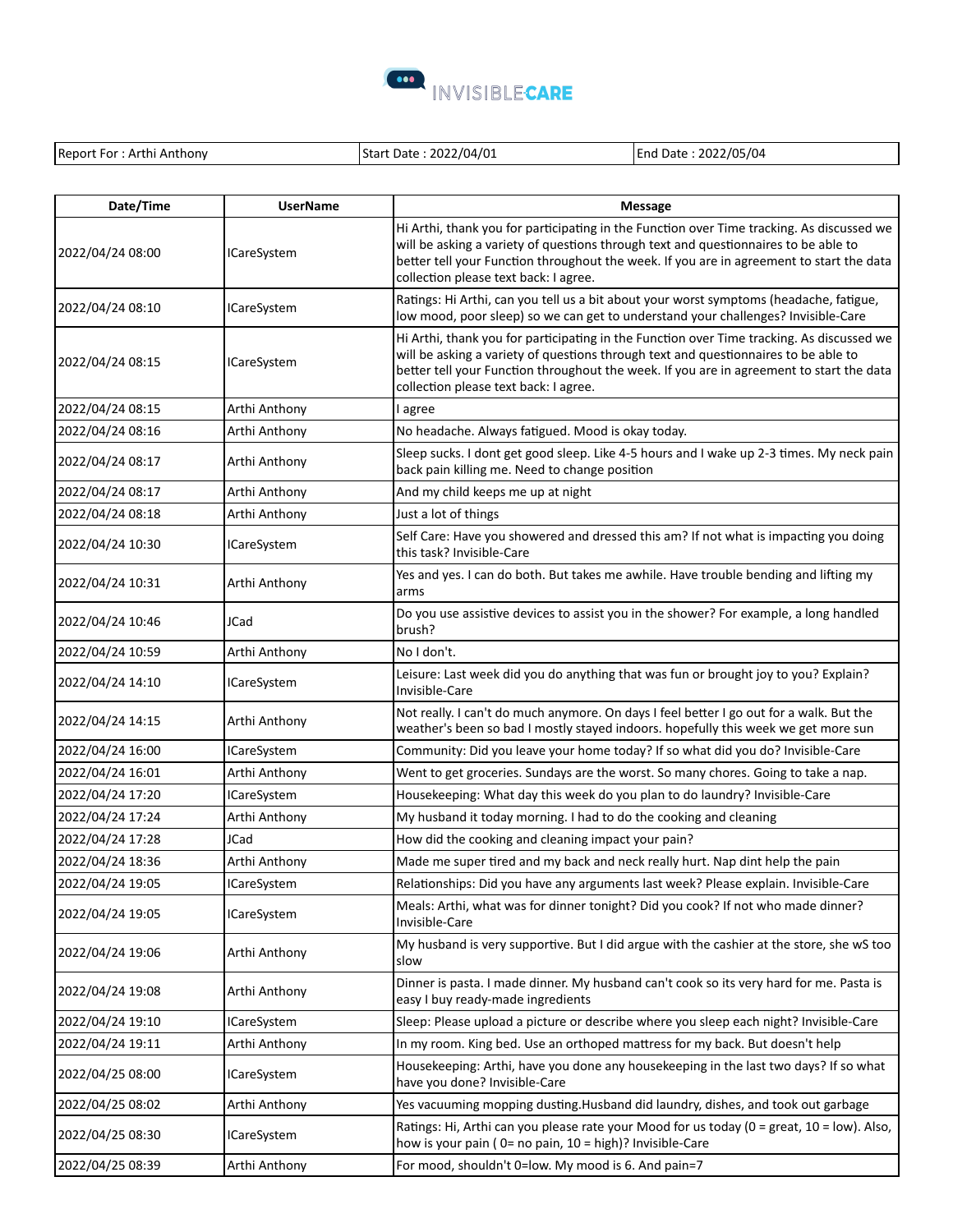| Date/Time        | <b>UserName</b>    | <b>Message</b>                                                                                                                                                                                                       |
|------------------|--------------------|----------------------------------------------------------------------------------------------------------------------------------------------------------------------------------------------------------------------|
| 2022/04/25 09:00 | <b>ICareSystem</b> | Sleep: how many hours did you sleep last night? Did you wake up throughout the night?<br>Invisible-Care                                                                                                              |
| 2022/04/25 09:13 | Arthi Anthony      | 5 hours. Woke up twice. Had to adjust my pillow. Neck is sore.                                                                                                                                                       |
| 2022/04/25 09:15 | <b>ICareSystem</b> | Sleep: What symptom most impacts your sleep? Invisible-Care Inc                                                                                                                                                      |
| 2022/04/25 09:23 | Arthi Anthony      | My neck pain. Causes headaches at times. Radiates to both shoulders and upper back.<br>It is most inconvenient                                                                                                       |
| 2022/04/25 12:10 | <b>ICareSystem</b> | Meals: Do you ever over eat or avoid eating? Explain? Invisible-Care                                                                                                                                                 |
| 2022/04/25 12:25 | <b>ICareSystem</b> | Meals: Do you ever over eat or avoid eating? Explain? Invisible-Care                                                                                                                                                 |
| 2022/04/25 12:56 | Arthi Anthony      | I eat less. I'm not very active because of my pain. I fear weight gain so tend to eat less                                                                                                                           |
| 2022/04/25 12:58 | JCad               | Are you afraid activity will increase your pain? Invisible-Care                                                                                                                                                      |
| 2022/04/25 12:59 | Arthi Anthony      | Yes I avoid doing stuff coz I dread i II be in bed the next day                                                                                                                                                      |
| 2022/04/25 13:00 | <b>ICareSystem</b> | Meals: Did you cook today? If so did you have any assistance? Invisible-Care                                                                                                                                         |
| 2022/04/25 13:01 | Arthi Anthony      | No I cook twice a week. Can't do more than that                                                                                                                                                                      |
| 2022/04/25 13:01 | Arthi Anthony      | I have to do it, it sucks                                                                                                                                                                                            |
| 2022/04/25 13:01 | Arthi Anthony      | I used to like cooking before, now I hate it                                                                                                                                                                         |
| 2022/04/25 19:20 | <b>ICareSystem</b> | Sleep: Arthi, did you nap today? If you did for how long? Do you nap ever day? Invisible-<br>Care                                                                                                                    |
| 2022/04/25 19:57 | Arthi Anthony      | Yes I did. For 40 mins. I don't want to but have to most days                                                                                                                                                        |
| 2022/04/25 20:00 | <b>ICareSystem</b> | Relationships: Do you feel your family and friends understand your situation? Please<br>explain? Invisible-Care                                                                                                      |
| 2022/04/25 20:00 | <b>ICareSystem</b> | Ratings: Arthi, can you please rate your Mood for us today (0 = great, 10 = low). Also,<br>how is your pain (0= no pain, 10 = high) and Fatigue right in this moment (0= no<br>fatigue 10= exhausted) Invisible-Care |
| 2022/04/25 20:09 | Arthi Anthony      | They do. The problem is me. I get annoyed easily and frustrated and get into arguments                                                                                                                               |
| 2022/04/25 20:09 | Arthi Anthony      | Mood 3 pain 8 fatigue 9                                                                                                                                                                                              |
| 2022/04/26 08:00 | <b>ICareSystem</b> | Self Care: Are you up for the day and dressed? Please upload a picture of yourself or<br>describe what you are wearing today (make up, shaved, stayed in PJs, hair done)?<br>Invisible-Care                          |
| 2022/04/26 08:22 | Arthi Anthony      | Yes. Brushed showered. No make up. Very sleepy today so it's a slow start and                                                                                                                                        |
| 2022/04/26 08:30 | <b>ICareSystem</b> | Ratings: Hi, Arthi can you please rate your Mood for us today (0 = great, 10 = low). Also,<br>how is your pain (0= no pain, 10 = high)? Invisible-Care                                                               |
| 2022/04/26 08:39 | Arthi Anthony      | Mood 6 pain 8                                                                                                                                                                                                        |
| 2022/04/26 08:52 | EMad               | Your pain is high today - anything seem to be affecting it?                                                                                                                                                          |
| 2022/04/26 08:57 | Arthi Anthony      | Poor sleep. Got maybe 3 hours                                                                                                                                                                                        |
| 2022/04/26 09:00 | <b>ICareSystem</b> | Sleep: how many hours did you sleep last night? Did you wake up throughout the night?<br>Invisible-Care                                                                                                              |
| 2022/04/26 09:15 | <b>ICareSystem</b> | Sleep: how many hours did you sleep last night? Did you wake up throughout the night?<br>Invisible-Care                                                                                                              |
| 2022/04/26 10:30 | <b>ICareSystem</b> | Self Care: Have you showered and dressed this am? If not what is impacting you doing<br>this task? Invisible-Care                                                                                                    |
| 2022/04/26 10:30 | Arthi Anthony      | I slept 4-5 hours last night                                                                                                                                                                                         |
| 2022/04/26 10:31 | Arthi Anthony      | Yes I did. Feel tired all the time                                                                                                                                                                                   |
| 2022/04/26 11:00 | <b>ICareSystem</b> | Medication: Please upload a picture or text all your medication? Invisible-Care                                                                                                                                      |
| 2022/04/26 11:15 | <b>ICareSystem</b> | Medication: Please upload a picture or text all your medication? Invisible-Care                                                                                                                                      |
| 2022/04/26 11:49 | EMad               | ARthi did you take your medication today?                                                                                                                                                                            |
| 2022/04/26 11:49 | Arthi Anthony      | No I forgotI will take it now thanks                                                                                                                                                                                 |
| 2022/04/26 11:50 | EMad               | Okay great. How are things going today?                                                                                                                                                                              |
| 2022/04/26 11:51 | Arthi Anthony      | Not so good. My kid is home sick and I'm already so tired. Got all these chores bank<br>pharmacy cooking                                                                                                             |
| 2022/04/26 12:13 | EMad               | I'm sorry to hear that - do you have any help to care for your son today? do you have<br>plan for your errands?                                                                                                      |
| 2022/04/26 12:16 | Arthi Anthony      | No just me today. Husand is in office today . I am cooking. Will do bank after lunch and<br>pharmacy later in eve                                                                                                    |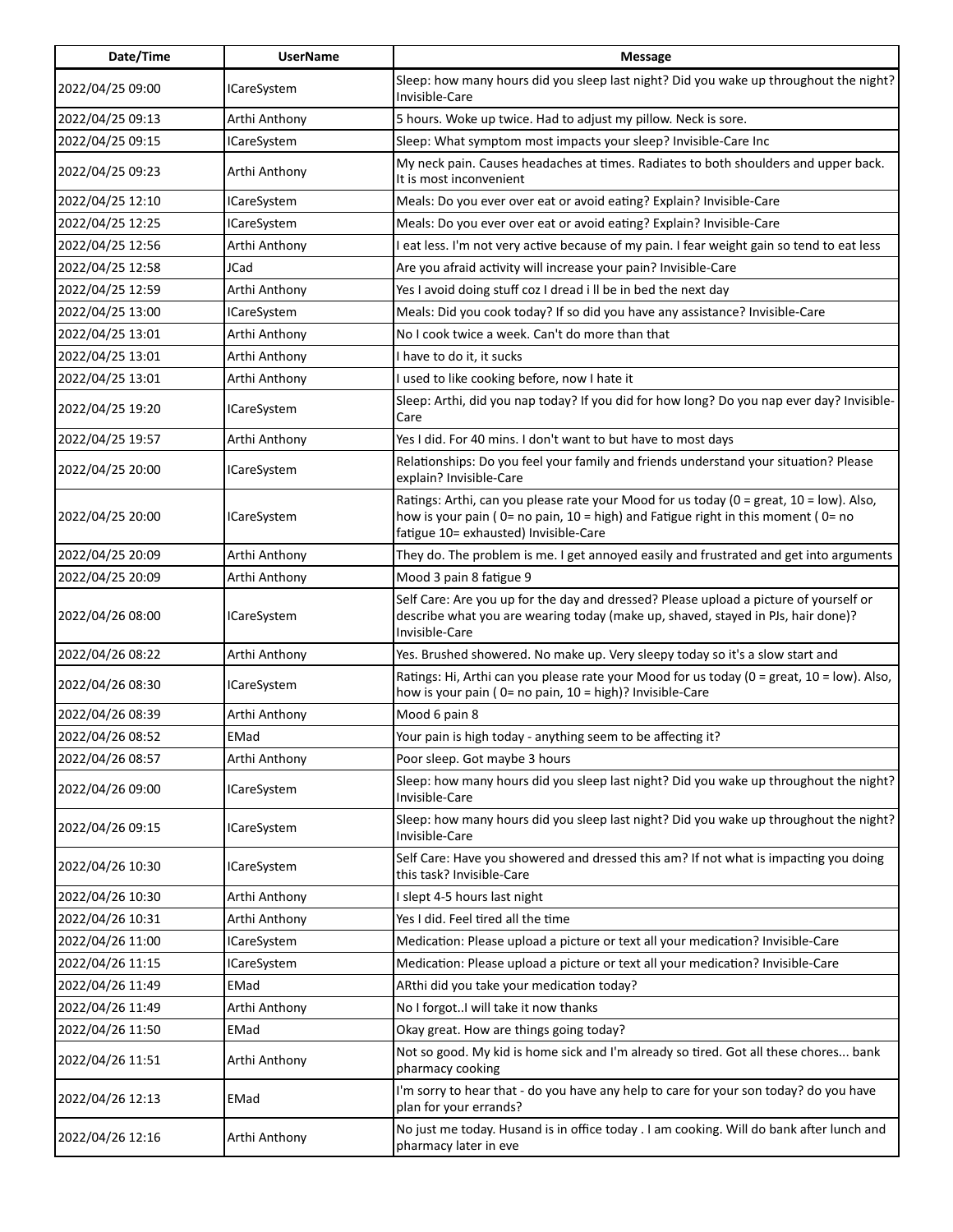| Date/Time        | <b>UserName</b>    | <b>Message</b>                                                                                                                                                                                                       |
|------------------|--------------------|----------------------------------------------------------------------------------------------------------------------------------------------------------------------------------------------------------------------|
| 2022/04/26 12:26 | EMad               | Taking time to<br>RECHARGE<br>JШ<br>is productive too.<br>All things need a break to recharge! Make time for you. Invisible-care                                                                                     |
| 2022/04/26 13:00 | <b>ICareSystem</b> | Meals: Did you cook today? If so did you have any assistance? Invisible-Care                                                                                                                                         |
| 2022/04/26 13:15 | <b>ICareSystem</b> | Meals: Did you cook today? If so did you have any assistance? Invisible-Care                                                                                                                                         |
| 2022/04/26 15:00 | <b>ICareSystem</b> | Ratings: Arthi do get headaches? How often? How severe? Invisible-Care                                                                                                                                               |
| 2022/04/26 16:27 | Arthi Anthony      | Yes I cooked. Made microwave meal and ready made salad                                                                                                                                                               |
| 2022/04/26 16:27 | Arthi Anthony      | Yes at least thrice a week. Throbbed back of the head. Comes with neck pain                                                                                                                                          |
| 2022/04/26 20:00 | <b>ICareSystem</b> | Ratings: Arthi, can you please rate your Mood for us today (0 = great, 10 = low). Also,<br>how is your pain (0= no pain, 10 = high) and Fatigue right in this moment (0= no<br>fatigue 10= exhausted) Invisible-Care |
| 2022/04/26 20:01 | Arthi Anthony      | Mood is 7 pain is 6 fatigue 6                                                                                                                                                                                        |
| 2022/04/26 22:25 | <b>ICareSystem</b> | Self Care: Did you brush your teeth and do a night hygiene routine yet?                                                                                                                                              |
| 2022/04/26 22:41 | Arthi Anthony      | I did yes. Took Epsom salt bath today. Helped the pain a bit. Ready for bed now                                                                                                                                      |
| 2022/04/27 08:00 | <b>ICareSystem</b> | Hi Arthi - just a reminder to take your morning medication. Thanks Invisible Care                                                                                                                                    |
| 2022/04/27 08:10 | <b>ICareSystem</b> | Hi Arthi - just a reminder to take your morning medication. Thanks Invisible Care                                                                                                                                    |
| 2022/04/27 08:47 | Arthi Anthony      | Thanks took it                                                                                                                                                                                                       |
| 2022/04/27 12:07 | JCad               | Hi Arthi, Can you send us a picture or describe what you had for lunch today? Invisible-<br>Care                                                                                                                     |
| 2022/04/27 12:10 | <b>ICareSystem</b> | Meals: Arthi, have you left the stove on in the last week? Please describe event if left it<br>on? Invisible-Care                                                                                                    |
| 2022/04/27 12:10 | Arthi Anthony      | I ate kraft mac n cheese for lunch today.                                                                                                                                                                            |
| 2022/04/27 12:11 | Arthi Anthony      | Yes on Monday I was trying to boil some milk for oats and burnt it. Luckily the smoke<br>alarm dint go off                                                                                                           |
| 2022/04/27 12:12 | EMad               | Was everyone okay? It might be a good thing to chat about a reminder to make sure<br>that does not happen again.                                                                                                     |
| 2022/04/27 12:13 | Arthi Anthony      | It was fine. I was the only one home. I ended up having cookies for bfasf that day. Pretty<br>annoying. A reminder would be helpful.                                                                                 |
| 2022/04/27 12:16 | Arthi Anthony      |                                                                                                                                                                                                                      |
| 2022/04/27 12:17 | EMad               | Do you have a consistent time that you use the stove for breakfast? We can send a<br>reminder about 30 minutes later.                                                                                                |
| 2022/04/27 12:17 | EMad               | Definitely don't want to be eating cookies every day!                                                                                                                                                                |
| 2022/04/27 12:19 | Arthi Anthony      | I try to follow a routine but doesn't always work. Bfast is usually at 8 am. Lunch and<br>dinner i make on weekends as I'm too tired during week.                                                                    |
| 2022/04/27 12:22 | EMad               | Okay I will set up a reminder at 8:30 to check the stove is off. What time is dinner<br>usually done?                                                                                                                |
| 2022/04/27 12:23 | Arthi Anthony      | 7pm                                                                                                                                                                                                                  |
| 2022/04/27 12:25 | EMad               | Okay - so I will do an 8:390 am reminder for breakfast and a 7:30 PM reminder on<br>Sat/Sun to makes sure that the stove is off and will check in next week to see how that<br>timing is working.                    |
| 2022/04/27 12:25 | Arthi Anthony      | Perfect thanks                                                                                                                                                                                                       |
| 2022/04/27 12:26 | EMad               | Welcome!                                                                                                                                                                                                             |
| 2022/04/27 13:16 | JCad               | Arthi, did you clean up after you lunch? Invisible-Care                                                                                                                                                              |
| 2022/04/27 14:02 | Arthi Anthony      | No I dint. I will wait for my husband to return from work to do it.                                                                                                                                                  |
| 2022/04/27 16:00 | <b>ICareSystem</b> | Community: Did you leave your home today? If so what did you do? Invisible-Care                                                                                                                                      |
| 2022/04/27 16:20 | Arthi Anthony      | Nope. Just at home. Watching TV. Laying on couch                                                                                                                                                                     |
| 2022/04/27 19:00 | <b>ICareSystem</b> | Groceries: Who does the grocery shopping in your home? Is this the same since the<br>accident? Invisible-Care                                                                                                        |
| 2022/04/27 19:01 | Arthi Anthony      | My husband mostly. Sometimes I accompany him maybe once a month for lighter<br>groceries. Hes been doing them since thr accident                                                                                     |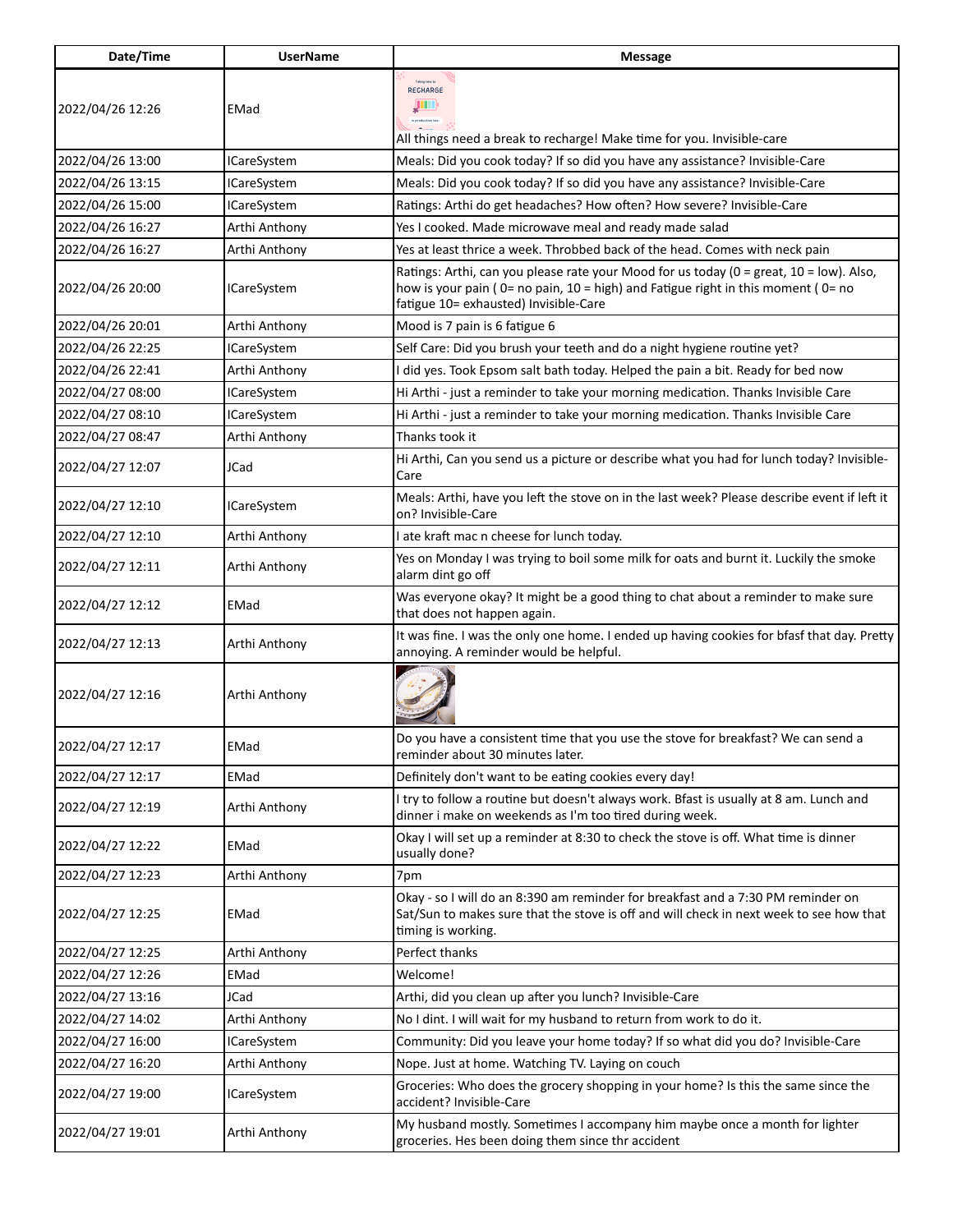| Date/Time        | <b>UserName</b>    | <b>Message</b>                                                                                                                                                                                                       |
|------------------|--------------------|----------------------------------------------------------------------------------------------------------------------------------------------------------------------------------------------------------------------|
| 2022/04/27 20:00 | <b>ICareSystem</b> | Ratings: Arthi, can you please rate your Mood for us today (0 = great, 10 = low). Also,<br>how is your pain (0= no pain, 10 = high) and Fatigue right in this moment (0= no<br>fatigue 10= exhausted) Invisible-Care |
| 2022/04/27 20:15 | <b>ICareSystem</b> | Ratings: Arthi, can you please rate your Mood for us today (0 = great, 10 = low). Also,<br>how is your pain (0= no pain, 10 = high) and Fatigue right in this moment (0= no<br>fatigue 10= exhausted) Invisible-Care |
| 2022/04/27 20:35 | Arthi Anthony      | Mood 6 pain 8 fatigue 9                                                                                                                                                                                              |
| 2022/04/28 08:00 | <b>ICareSystem</b> | Housekeeping: Arthi, do you have any housekeeping that needs to be completed? Who<br>will do these tasks? Invisible-Care                                                                                             |
| 2022/04/28 08:01 | Arthi Anthony      | Not today on weekends. I do cooking and caring for son, husband does everything else                                                                                                                                 |
| 2022/04/28 08:30 | <b>ICareSystem</b> | Hi, Arthi can you please rate your Mood for us today ( $0 =$ great, $10 =$ low). Also, how is<br>your pain (0= no pain, 10 = high)? Invisible-Care                                                                   |
| 2022/04/28 08:30 | Arthi Anthony      | Mood 7 pain 7                                                                                                                                                                                                        |
| 2022/04/28 10:30 | <b>ICareSystem</b> | Self Care: Have you showered and dressed this am? If not what is impacting you doing<br>this task? Invisible-Care                                                                                                    |
| 2022/04/28 10:31 | Arthi Anthony      | Yes I have. I dont feel good today. I'm in bed                                                                                                                                                                       |
| 2022/04/28 10:31 | Arthi Anthony      | Very tired and body pain                                                                                                                                                                                             |
| 2022/04/28 10:31 | Arthi Anthony      | Skipped breakfast coz couldn't get out of bed                                                                                                                                                                        |
| 2022/04/28 13:00 | <b>ICareSystem</b> | Meals: Did you cook today? If so did you have any assistance? Invisible-Care                                                                                                                                         |
| 2022/04/28 13:15 | <b>ICareSystem</b> | Meals: Did you cook today? If so did you have any assistance? Invisible-Care                                                                                                                                         |
| 2022/04/28 15:00 | <b>ICareSystem</b> | Ratings: Arthi do get headaches? How often? How severe? Invisible-Care                                                                                                                                               |
| 2022/04/28 15:02 | Arthi Anthony      | I dint cook. Ate left over from yesterday                                                                                                                                                                            |
| 2022/04/28 15:02 | Arthi Anthony      | I have a headache today. 7/10. Took tylenol                                                                                                                                                                          |
| 2022/04/28 17:34 | JCad               | Arthi, this week did you drive anywhere? Invisible-Care                                                                                                                                                              |
| 2022/04/28 17:35 | Arthi Anthony      | Yes I did to bank and pharmacy. I dont take highways just back roads                                                                                                                                                 |
| 2022/04/28 17:36 | JCad               | Is this different from your normal routes? Invisible-Care                                                                                                                                                            |
| 2022/04/28 17:36 | Arthi Anthony      | I used to take highway before, not anymore so takes me awhile to get to places                                                                                                                                       |
| 2022/04/28 17:36 | Arthi Anthony      | Its pretty annoying                                                                                                                                                                                                  |
| 2022/04/28 17:37 | JCad               | Why don't you take highways? Invisible-Care                                                                                                                                                                          |
| 2022/04/28 17:37 | Arthi Anthony      | I'm scared of getting into accident                                                                                                                                                                                  |
| 2022/04/28 17:37 | Arthi Anthony      | Brings back flashbacks even now                                                                                                                                                                                      |
| 2022/04/28 17:38 | JCad               | Do you get scared in the vehicle when you are a passenger? Invisible-Care                                                                                                                                            |
| 2022/04/28 17:38 | Arthi Anthony      | Yeah especially at night. I'm always tense                                                                                                                                                                           |
| 2022/04/28 20:00 | <b>ICareSystem</b> | Ratings: Arthi, How difficult is it for you to maintain energy throughout the day?<br>Invisible-Care                                                                                                                 |
| 2022/04/28 20:01 | Arthi Anthony      | Extremely difficult. Im lying on my couch                                                                                                                                                                            |
| 2022/04/28 20:01 | Arthi Anthony      | I feel bad coz my son is home and I can't play with him                                                                                                                                                              |
| 2022/04/28 20:01 | Arthi Anthony      | Its such a terrible feeling                                                                                                                                                                                          |
| 2022/04/28 22:25 | ICareSystem        | Self Care: Did you brush your teeth and do a night hygiene routine yet?                                                                                                                                              |
| 2022/04/28 22:33 | Arthi Anthony      | No                                                                                                                                                                                                                   |
| 2022/04/28 22:33 | Arthi Anthony      | I'm going to bed                                                                                                                                                                                                     |
| 2022/04/28 22:33 | Arthi Anthony      | My life sucks                                                                                                                                                                                                        |
| 2022/04/28 22:33 | Arthi Anthony      | There's nothing to look forward to. No hope. Nothing fun. Just sit at home all day. I'm<br>useless                                                                                                                   |
| 2022/04/29 00:00 | <b>ICareSystem</b> | Relationships: who usually plans social arrangements such as get-togethers with family<br>and friends? Invisible-Care                                                                                                |
| 2022/04/29 00:10 | <b>ICareSystem</b> | Relationships: who usually plans social arrangements such as get-togethers with family<br>and friends? Invisible-Care                                                                                                |
| 2022/04/29 07:05 | <b>ICareSystem</b> | Arthi, How difficult is it for you to stay out of my bed during the day? Invisible-Care                                                                                                                              |
| 2022/04/29 07:15 | <b>ICareSystem</b> | Arthi, How difficult is it for you to stay out of my bed during the day? Invisible-Care                                                                                                                              |
| 2022/04/29 08:00 | <b>ICareSystem</b> | Self Care: Are you up for the day and dressed? Please upload a picture of yourself or<br>describe what you are wearing today (make up, shaved, stayed in PJs, hair done)?<br>Invisible-Care                          |